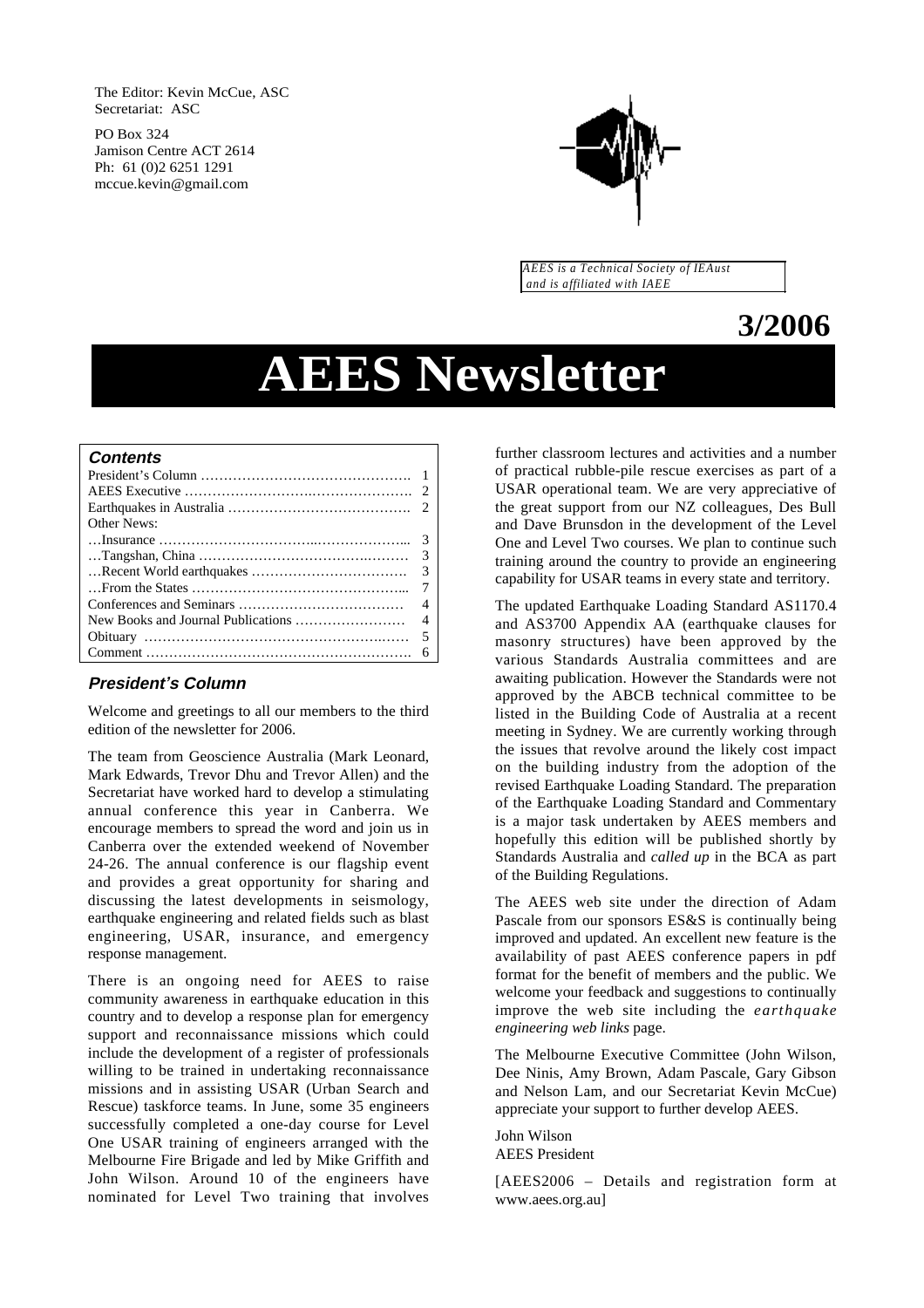# **AEES Executive**

| President                     | John Wilson         |
|-------------------------------|---------------------|
| Secretary                     | Amy Heath           |
| Treasurer                     | Dee Ninis           |
| Secretariat                   | Kevin McCue         |
| <i>State Representatives:</i> |                     |
| Old                           | Russell Cuthbertson |
| <b>NSW</b>                    | Michael Neville     |
| ACT                           | Mark Edwards        |
| Vic                           | Gary Gibson         |
| <b>Tas</b>                    | Angus Swindon       |
| SА                            | David Love          |
| <b>WA</b>                     | Hong Hao            |
| Web Master                    | Adam Pascale        |
| Newsletter Editor             | Kevin McCue         |

*Both the membership database and subscriptions are managed by Engineers Australia and ALL members, whether they be members of Engineers Australia or not, will be issued with subscription notices by that organisation. Please direct any enquiries regarding subscriptions to Lois Wurzer at EA* lwurzer@engineersaustralia.org.au

*The mailing address for other matters has changed! To contact Kevin McCue at the Secretariat see the address top left front page.*

Charles Bubb sent in the following for your thoughtful enjoyment:

*\_\_\_\_\_\_\_\_\_\_\_\_\_\_\_\_\_\_\_\_\_\_\_\_\_\_\_\_\_\_\_\_\_\_\_\_\_\_\_\_\_\_\_*

*Ride through the silent earthquake lands, Wide as a waste is wide, Across these days like deserts, when Pride and a little scratching pen Have dried and split the hearts of men, Heart of the heroes, ride.* --G. K. Chesterton, "The Ballad of the White Horse"

# **Earthquakes in Australia**

Earthquakes of magnitude 2.5 or more in the period May to October 2006 located by Geoscience Australia, ES&S or PIRSA are shown in the following table. The largest earthquake was in South Australia in May. No damage was reported.

| Date | Time<br><b>UTC</b> | Lat   | Lon    | М   | Place                |
|------|--------------------|-------|--------|-----|----------------------|
| May  |                    |       |        |     |                      |
| 01   | 045925.6           | 23.14 | 124.34 | 2.3 | L Disappointment     |
|      |                    |       |        |     | WA                   |
| 02   | 024716.0           | 26.04 | 137.21 | 3.6 | W Poeppel Corner     |
|      |                    |       |        |     | SА                   |
| 02   | 235750.4           | 30.26 | 117.72 | 2.5 | NW of Beacon WA      |
| 03   | 134533.1           | 30.70 | 138.45 | 2.8 | S of Leigh Ck SA     |
| 08   | 12213.32           | 17.67 | 127.85 | 2.7 | N of Halls Ck WA     |
| 13   | 010446.7           | 27.65 | 135.72 | 5.1 | E Oodnadatta SA      |
| 14   | 043459.3           | 33.56 | 139.24 | 3.0 | SE of Hallett SA.    |
| 14   | 092746.0           | 18.32 | 127.31 | 2.7 | W of Halls Ck WA     |
| 21   | 212720.2           | 33.60 | 136.58 | 2.5 | Cleve SA             |
| 24   | 213430.5           | 23.01 | 130.03 | 3.9 | <b>SEL Mackay NT</b> |
| 24   | 220044.0           | 16.53 | 127.13 | 2.9 | SW Kununurra WA      |
| 24   | 230247.9           | 22.91 | 130.05 | 2.6 | <b>SEL Mackay NT</b> |
| 26   | 073819.3           | 16.66 | 128.69 | 2.9 | S Kununurra WA       |
| June |                    |       |        |     |                      |

| 03                                                               | 162701.9 | 16.58 | 121.71 | 3.2              | N of Broome WA           |
|------------------------------------------------------------------|----------|-------|--------|------------------|--------------------------|
| 06                                                               | 153409.9 | 25.03 | 117.44 | 4.5              | Mt Clere WA.             |
| 12                                                               | 224340.0 | 25.06 | 117.55 | 3.9              | Mt Clere WA.             |
| 15                                                               | 080159.2 | 32.09 | 139.17 | 3.8              | E of Hawker SA.          |
| 15                                                               | 092425.7 | 32.10 | 139.18 | 3.2              | E of Hawker SA           |
| 15                                                               | 152001.2 | 23.00 | 131.77 | 2.8              | S Yuendumu NT            |
| 15                                                               | 174542.7 | 32.57 | 138.22 | 2.5              | Port Augusta SA.         |
| 15                                                               | 180130.4 | 27.98 | 146.99 | 3.0              | E Cunnamulla Qld         |
| 17                                                               | 083625.0 | 32.07 | 139.17 | 3.2              | E of Hawker SA.          |
| 17                                                               | 204151.3 | 21.24 | 132.47 | 2.8              | W Barrow Ck NT           |
| 18                                                               | 131751.3 | 38.48 | 146.86 | 3.2              | W Darriman Vic           |
| 18                                                               | 154934.6 | 34.06 | 150.42 | 3.0              | W Camden NSW             |
| 22                                                               | 183918.0 | 12.66 | 136.35 | 2.7              | SW Gove NT               |
| $\overline{30}$                                                  | 123449.0 | 34.02 | 148.74 | 2.7              | S Cowra NSW              |
| July                                                             |          |       |        |                  |                          |
| 02                                                               | 231951.2 | 32.34 | 150.86 | 2.8              | S Muswellbrook           |
|                                                                  |          |       |        |                  | <b>NSW</b>               |
| 04                                                               | 160824.3 | 30.77 | 121.52 | 3.2              | SE Kalgoorlie WA         |
| 07                                                               | 234813.6 | 31.38 | 138.68 | 4.0              | <b>Willow Springs SA</b> |
| 13                                                               | 044247.3 | 37.92 | 145.55 | 2.6              | N Gembrook Vic           |
| 15                                                               | 144806.7 | 32.88 | 138.87 | 2.9              | NE Peterborough          |
|                                                                  |          |       |        |                  | SA                       |
| 17                                                               | 064507.8 | 34.18 | 136.93 | 3.4              | <b>NE Pt Lincoln SA</b>  |
| 18                                                               | 110410.7 | 13.90 | 133.10 | 2.5              | NE Katherine NT          |
| $\overline{24}$                                                  | 064339.9 | 34.73 | 149.27 | 2.0              | N Gunning NSW.           |
| $\overline{27}$                                                  | 103850.9 | 30.92 | 139.27 | 3.9              | SE Leigh Ck SA.          |
| 28                                                               | 054923.0 | 18.1  | 147.72 | $\overline{3.9}$ | Offshore Ingham          |
|                                                                  |          |       |        |                  | Qld                      |
| August                                                           |          |       |        |                  |                          |
| 12                                                               | 022003.3 | 32.82 | 138.07 | 3.5              | W of Melrose SA          |
| 13                                                               | 133004.3 | 34.80 | 149.14 | 3.3              | <b>Oolong NSW</b>        |
| 26                                                               | 120101.9 | 34.09 | 139.25 | 2.7              | SE of Clare SA           |
| 29                                                               | 003734.5 | 19.71 | 133.95 | 3.0              | W of Tennant Ck          |
|                                                                  |          |       |        |                  | NT                       |
| September                                                        |          |       |        |                  |                          |
| 02                                                               | 154739.1 | 24.43 | 116.41 | 3.5              | NW Landor WA             |
| 11                                                               | 184112.1 | 32.38 | 118.87 | 2.5              | N of Hyden WA            |
| 13                                                               | 054742.1 | 22.06 | 126.55 | $\overline{3.2}$ | <b>Gt Sandy Desert</b>   |
|                                                                  |          |       |        |                  | WA                       |
| 13                                                               | 143959.7 | 41.66 | 146.55 | 3.0              | <b>SW Deloraine Tas</b>  |
| 29<br>124947.0<br>44.36<br>145.01<br>4.4<br><b>SW Hobart Tas</b> |          |       |        |                  |                          |
| October                                                          |          |       |        |                  |                          |
| 01                                                               | 072412.2 | 35.55 | 140.99 | 3.4              | N of Bordertown          |
|                                                                  |          |       |        |                  | Vic/SA border            |
| 05                                                               | 212454.7 | 40.56 | 143.7  | 3.0              | S King Island Tas        |
| 06                                                               | 120604.9 | 22.26 | 113.90 | 3.0              | W Learmonth WA           |
| 11                                                               | 014552.1 | 19.78 | 134.01 | 3.2              | <b>SW Tennant Ck NT</b>  |
| 11                                                               | 190126.9 | 19.82 | 134.05 | 2.6              | SW Tennant Ck NT         |
| 21                                                               | 095149.6 | 34.03 | 149.16 | 4.2              | <b>SE Cowra NSW</b>      |
| 22                                                               | 123600.0 | 37.87 | 145.03 | $\overline{2.9}$ | Caulfield Vic            |

# **Other News**

#### **Insurance**

from Christian Science Monitor

Looking to reduce payouts for catastrophic losses, Allstate Insurance Co. said it is dropping earthquake insurance to most of its 407,000 quake customers.

Existing policies will be valid until they lapse, and Allstate, which lost \$1.55 billion in last year's third quarter largely because of hurricane Katrina, is working with regulators to find options in states where insurers must offer earthquake coverage.

Charles

#### Rebuilding of Tangshan 'a miracle'

From The Standard (China's Business Newspaper) unearthed by David Love.

Saturday, July 29, 2006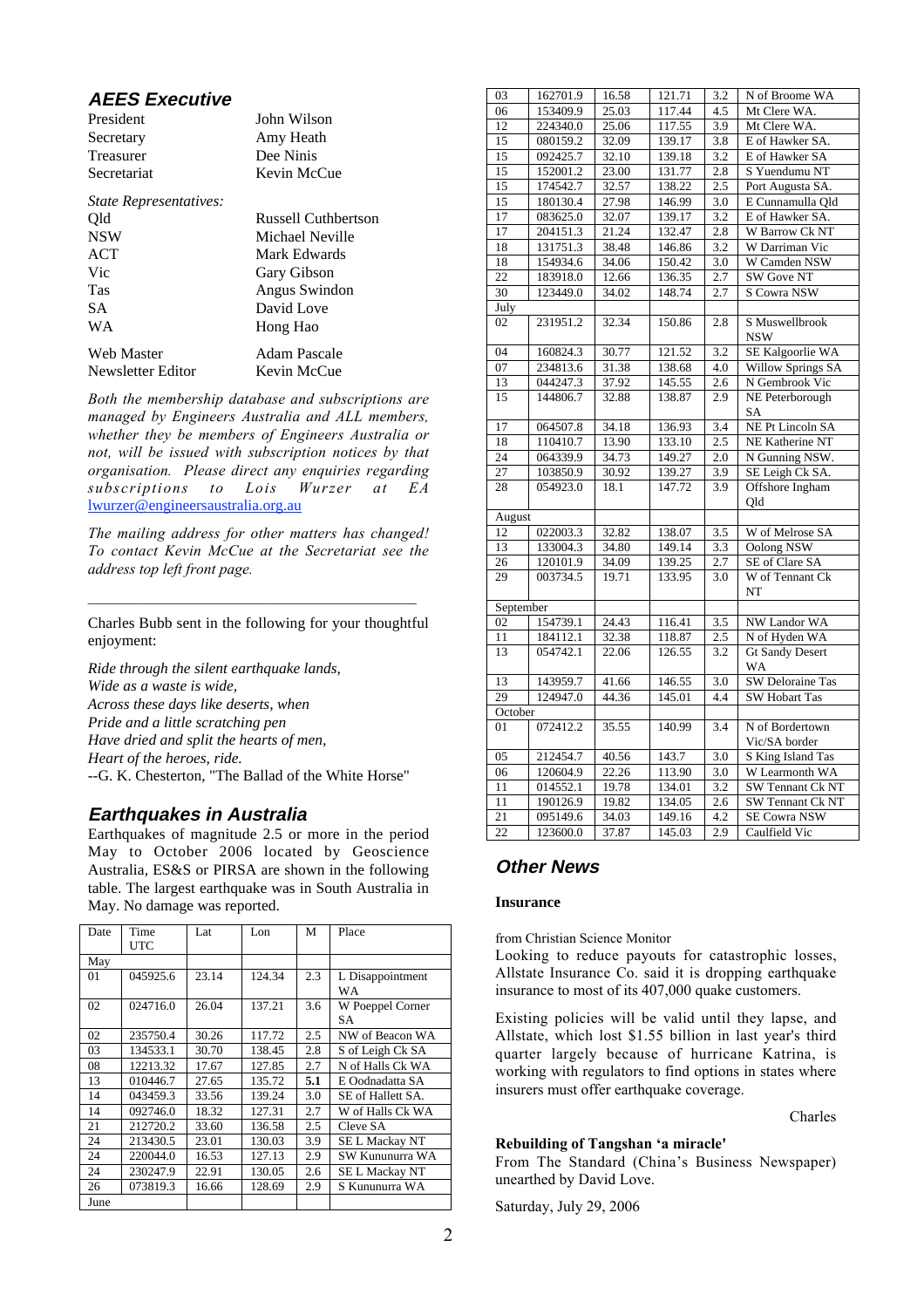The mainland marked the 30th anniversary of the Tangshan earthquake that claimed more than 240,000 lives with residents still in deep mourning and a newspaper hailing the rebuilding of the city as a miracle.

"The great Tangshan earthquake was one of the most devastating disasters the world has known, but the heroism of the Tangshan people refused to die," the city's Communist Party boss, Zhang He, said in a memorial service Friday.

"During the earthquake and its aftermath, the people of Tangshan grouped together and rescued hundreds of thousands of compatriots from danger."

He said the earthquake forged an "unflappable spirit of struggle" that has helped Tangshan rebuild into one of the top 50 cities in the mainland.

The earthquake, measuring 7.8 on the Richter scale, destroyed more than 90 percent of the buildings and one quarter of the city's one million residents died in the quake and the subsequent M 7.1 aftershock that struck 15 hours after the initial jolt.

"Things have really changed for the better in Tangshan over the last years," said Liu Xuemei, 37, a bookseller who lost eight family members in the quake. "But still on July 28, we are not celebrating our survival, we are only commemorating the dead."

Experts say the mainland is not prepared for another big earthquake.

There's little doubt that a major quake will again hit because the country lies on top of three tectonic plates that are constantly shifting against each other.

"Sooner or later, we can't say where, but mainland China will have a magnitude seven or greater earthquake," said Mei Shirong, an expert with the State Seismological Bureau. "It will happen again."

## **Recent World earthquakes**

*New Britain PNG* USGS PDE JUL 19, 114858.3 UTC 5.47S 150.68E Depth 28km New Britain, Papua New Guinea, Ms 6.4 (GS)

The following note is from Clive Collins, GA who happened to be in PNG in the vicinity of the epicentre at the time of this earthquake:

"You might be interested that a crack opened up in the road near Tarobi village (near Cape Reilnitz), New Britain, following the magnitude 6.4 on 19th July. Also, see photo of structural failure in an unreinforced leaf-and-bamboo building (glad I was in my concrete hotel room in Kimbe at the time)."



Photo: Felix Taranu (Rabaul Volcano Observatory)

#### *Bougainville PNG*

U.S. GEOLOGICAL SURVEY SEP 08, 2006 **OED** 

SEP 01, 101852.3 UTC 6.822S 155.535E Depth 38km Bougainville Papua New Guinea, MW 6.8 (GS) Radiated energy 1.1\*10\*\*14 Nm.

At Buin, the earthquake was felt strongly with a rolling effect for a minute. There were cracks on roads, and things fell off shelves, while other things were hung on to prevent falling off. It was reported that floor tiles in a house rose during the shaking.

(Note from Lawrence Ambon Port Moresby Geophysical Observatory, PNG).

#### **IAEE**

The Executive Committee of IAEE is: President T Katayama (Japan)<br>Past President L Esteve (Mexico) L Esteve (Mexico) Executive vice-President P Gulcan (Turkey) Directors M Belazought (Algeria), D Hopkins (NZ), E Faccioli (Italy), S K Jain (India), P Fajfar (Slovenia), T C Pain (Singapore), L E Garcia (Colombia), L Wylie (USA).

The 14<sup>th</sup> WCEE will be held in China in August 2008 following the Olympic Games. www.IAEE.or.jp

\_\_\_\_\_\_\_\_\_\_\_\_\_\_\_\_\_\_\_\_\_\_\_\_\_\_\_\_\_\_\_\_\_\_\_\_\_\_\_\_\_\_\_

#### **From the States**

#### **South Australia:** from David Love

Prof Mike Griffith reports from Adelaide University Civil Engineering Department that Jerry Vaculik is working on a joint Adelaide-Melbourne University project (funded by ARC) to develop a displacementbased method for assessing the seismic capacity of complex problem and represents a significant advancement of the displacement-based technique developed previously for 1-way vertically bending masonry walls by Doherty, Lam, Wilson and Griffith.

We have a post-doc research scholar (Dr Craig Willis) and a Masters student (Mr Qi Yang) studying the use of Fibre Reinforced Polymer (FRP) strips to strengthen brick masonry walls in bending. Mr Yang has focussed in particular on improving our understanding of the possible de-bonding mechanisms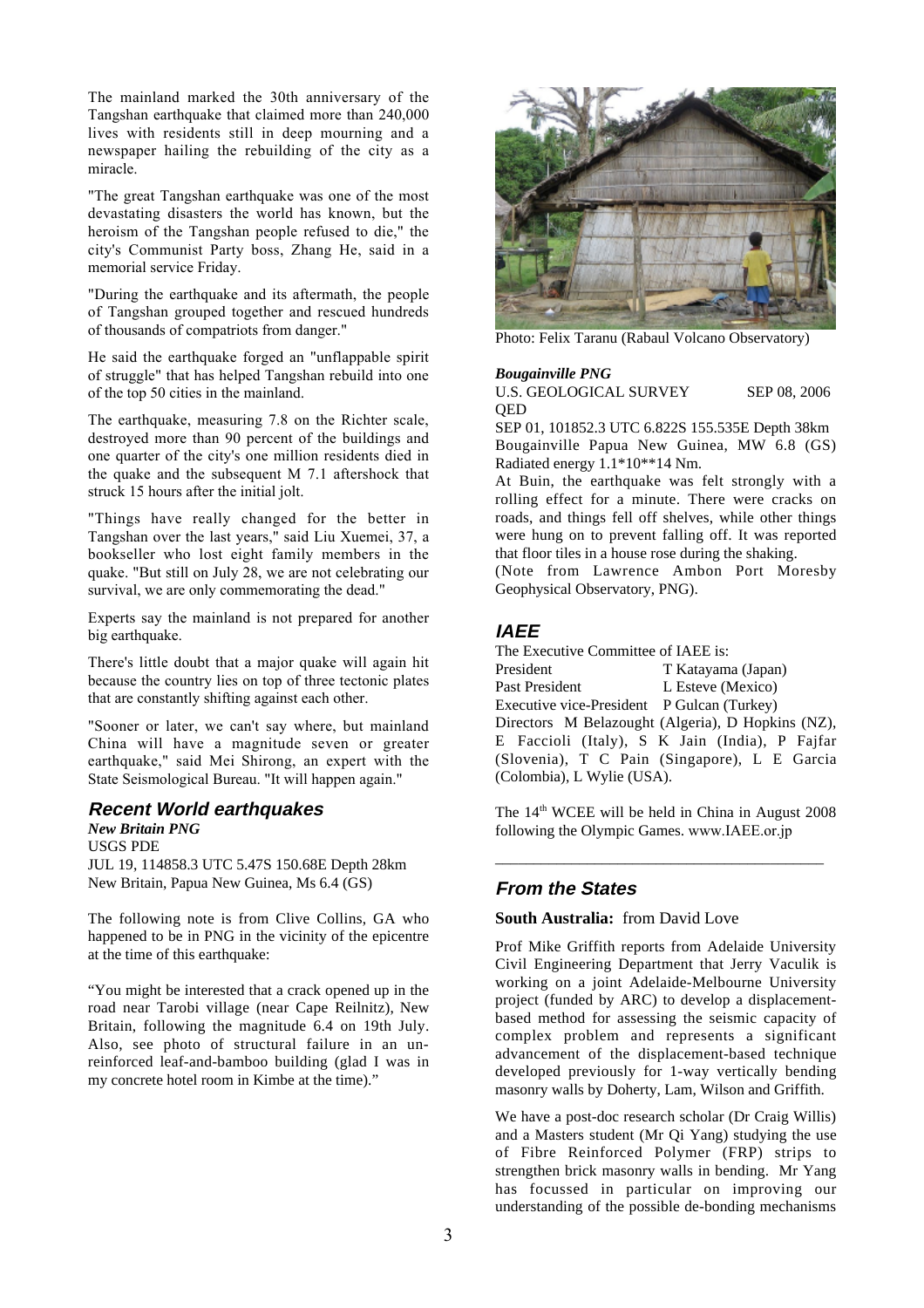for surface mounted and near-surface mounted FRP strips.

Based on this work, Mr Yang was able to develop a design procedure which was tested by applying various FRP strengthening schemes to 4 of the fullscale walls that Jerry Vaculik had first tested with cyclic airbag tests. This research is funded by an ARC grant is being supervised by Dr Rudi Seracino (M. Griffith and Dr C. Wu).brick masonry walls in 2 way bending. This is a

#### **Western Australia:**

Tsunami article from Peter Gregson (see newspaper extract at end of Newsletter).

Ed. 100 years ago this year Australia's largest known earthquake occurred off the west coast of central WA. An isoseismal map was drawn up from newspaper reports by Peter Gregson and the late Ian Everingham (see Atlas of Isoseismal map of Australia earthquakes Part 3, GA (AGSO) Record 1995/44).

#### **AEES Annual Conferences**

|              | Year | Place             | <b>Theme</b>                         |
|--------------|------|-------------------|--------------------------------------|
| $\mathbf{1}$ | 1992 | Sydney NSW        | Earthquake Resistant Design and      |
|              |      |                   | Insurance in Australia               |
| 2            | 1993 | Melbourne         | Earthquake Engineering and           |
|              |      | Vic               | <b>Disaster Reduction</b>            |
| 3            | 1994 | Canberra          | Survival of Lifelines in Earthquakes |
|              |      | ACT               |                                      |
| $4*$         | 1995 | Melbourne         | PCEE'95                              |
|              |      | Vic               |                                      |
| 5            | 1996 | Adelaide SA       | The Australian Earthquake Loading    |
|              |      |                   | Standard                             |
| 6            | 1997 | Brisbane Old      | Earthquakes in Australian Cities -   |
|              |      |                   | can we ignore the risks?             |
| 7            | 1998 | Perth WA          | Meckering 30 years on $-$ how        |
|              |      |                   | would we cope today?                 |
| 8            | 1999 | Sydney NSW        | The 10th Anniversary of the          |
|              |      |                   | Newcastle Earthquake - Lessons       |
|              |      |                   | learnt                               |
| 9            | 2000 | <b>Hobart Tas</b> | Dams, Fault Scarps and               |
|              |      |                   | Earthquakes                          |
| 10           | 2001 | Canberra          | Loading Codes in the Real World      |
|              |      | ACT               |                                      |
| 11           | 2002 | Adelaide SA       | Total Risk Management in the         |
|              |      |                   | <b>Privatised Era</b>                |
| 12           | 2003 | Melbourne         | Earthquake Risk Management           |
|              |      | Vic               |                                      |
| 13           | 2004 | Mt Gambier        | Australian Earthquake Engineering    |
|              |      | <b>SA</b>         | in the new millenium – where to      |
|              |      |                   | from here?                           |
| 14           | 2005 | Albury NSW        | Earthquake Engineering in Australia  |
| 15           | 2006 | Canberra          | Earthquake Engineering in Australia  |
|              |      | <b>ACT</b>        |                                      |

*held jointly with NZSEE*

Copies of some of the Proceedings are still available, contact Dr Nelson Lam n.lam@civenv.unimelb.edu.au

#### **Conferences and Seminars**

*Readers are encouraged to provide information to the editor on upcoming conferences and seminars.*

**• 2006 11-15 December** 2006AGU Fall Meeting San Francisco, CA.

**• 2007 13 - 15 March 10th International Seminar on Paste and Thickened Tailings Fremantle**

**(Perth), WA, Go with the Flow**! Over 50 abstracts were received for Paste 2007. Check out http://www.paste07.com/ for event updates.

**• 2007 12 - 14 September International**

**Symposium On Rock Slope Stability in Open Pit Mining and Civil Engineering Perth, WA,** Submit

your abstract to the ACG before 26 February 2007. First Announcement and Call for Papers:

http://www.acg.uwa.edu.au/\_\_data/page/2168/Flyer.p df

**• 2007 28 July - 3 August** XVII INQUA Congress 2007, Cairns Convention Centre, Cairns, Australia.

Rising greenhouse gases are driving climatic boundaries beyond the Quaternary envelope; rising tides of humanity are pushing the ecosphere towards an impoverished and uncharted state. The world approaches a crossroad.

In uncharted seas, sailing directions are taken from historical knowledge. Never has the need to understand Quaternary history been greater: history of climate, the biosphere and humankind. Quaternarists are skilled in integrating with other disciplines. The challenges are clear; our goal is that INQUA 2007 enhances our global ability to meet them.

INQUA is the International Union for Quaternary Research. The Quaternary Period spans the last 2.6 million years of Earth history. The Quaternary is an interval with dramatic and frequent changes in global climate; warm interglacials alternated with cold ice ages.

Every four years the international Quaternary community gathers together for the INQUA Congress. This is the largest gathering of its kind of Quaternary researchers. Session themes are broad, and such diverse topics are covered such as palaeoclimate, archaeology, glaciology, the carbon cycle and environmental reconstruction.

#### **• 2007 7 - 9 November 4th International Seminar on Deep and High Stress Mining Perth, WA,**

Submit your abstract to the ACG before 18 May 2007. First Announcement:

http://www.acg.uwa.edu.au/\_\_data/page/2168/DeepHi ghFlyer2.pdf

# **New Books and Journal Publications**

*5th ICEG - Environmental Geotechnics: Opportunities, Challenges and Responsibilities for Environmental Geotechnics* (2-volume set), Edited by Professor H. R. Thomas, Director of Cardiff School of Engineering, Cardiff University

This set of books presents the proceedings of the International Society of Soil Mechanics and Geotechnical Engineering's (ISSMGE) 5th International Congress on Environmental Geotechnics, held in Wales, UK in June 2006. The congress brings together practitioners, academics and the public sector to highlight the latest ideas and developments in environmental geotechnics and related fields.

Consisting of 1658 pages with peer reviewed contributions from over 200 eminent authors from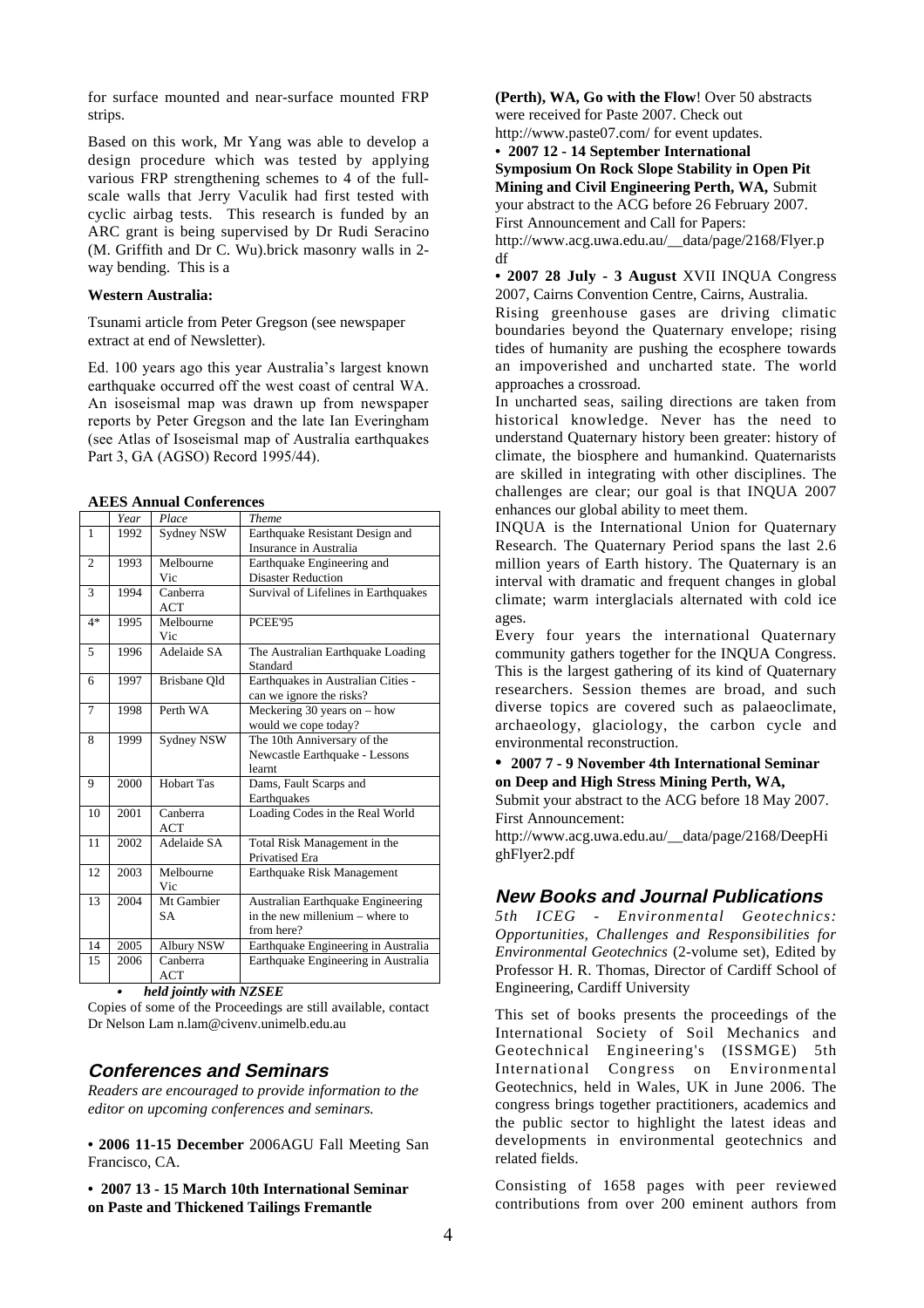across the globe, this 2-volume set presents current thinking and practice and demonstrates how issues associated with environmental geotechnics continue to be a major concern for governments, public and private organisations and the worldwide community in general.

£150.00 | 0727734741 | Hardbound | 2006 |

#### HEARD ISLAND: SOUTHERN OCEAN SENTINEL Edited by Ken Green and Eric Woehler

\_\_\_\_\_\_\_\_\_\_\_\_\_\_\_\_\_\_\_\_\_\_\_\_\_\_\_\_\_\_\_\_\_\_\_\_\_\_\_\_\_\_\_

HEARD Island has been forged by fire and ice from the sea floor in one of the most isolated places on Earth. It lies 1500 kilometres from Antarctica, 4000 kilometres from Australia and 3750 kilometres from Africa.

Heard Island is in the Southern Ocean, a sentinel for our current studies on climate change, biological responses and commercial fisheries, and Australia's only active volcano. There is a wealth of information on the physical environment and the plants and animals on Heard Island buried in books, sealers' logbooks, scientific papers, climbing journals and geographical magazines. This book, written by experts in their fields, brings these disparate sources together in 15 review chapters, one on the geology, with associated appendices to form a cohesive story of Heard Island, a Southern Ocean sentinel.

ISBN0949324 98 1 280pp, Paperback, A4, Aud\$77.00 Surrey Beatty & Sons 43 Rickard Road, Chipping Norton 2170, NSW, Australia Telephone: (02) 9602 3888 Fax: (02) 9821 1253

Email: surreybeatty@iform.com.au

**Newsletter articles** (could authors please send the references to any of their relevant research publications – you are usually the first to know).

# **The Society website/email list**

Dear AEES Members,

The AEES website (www.aees.org.au) has been overhauled and new content added. Any contribution from you on the following topics is most welcome:

- details of interesting recent publications
- significant research projects in earthquake engineering (in Australia?)
- links to other relevant websites.

Please email me your contributions/suggestions.

The AEES email list is operated by the ES&S Seismology Research Centre, Melbourne. If you would like to register please notify me at adam.pascale@esands.com

> Regards Adam Pascale

We still need email addresses for the following AEES – surely someone knows of them. Please send to mccue.kevin@gmail.com:

## **Obituary**

**Ed. - Harry T Halverson**, co-founder and former Marketing Vice President of Kinemetrics Inc., passed away Saturday, October 13, 2001 at the age of 82. Much of Harry's sales and marketing efforts in the early years involved acquainting seismic areas of the world with the urgent need for acquiring strong motion acceleration data. His untiring efforts to promote Kinemetrics and the SMA-1 contributed, not only to the success of Kinemetrics, but also furthered the cause of earthquake engineering and earthquake mitigation for the world in general. For his special efforts in promoting the early and widespread installation of accelerographs, Harry was elected as "Honorary Member" (the second from the industry) of the *Seismological Society of America* in April 1994. Even though he retired from Kinemetrics in 1984, Harry maintained an active interest in seismology and kept two seismographs running on a 24-hour basis at his home near Olympia, Washington. Harry also enjoyed photography and is famous for his "Capitol Collection" photos that hang in the Washington State Capitol. Harry's vital presence will be greatly missed. Comment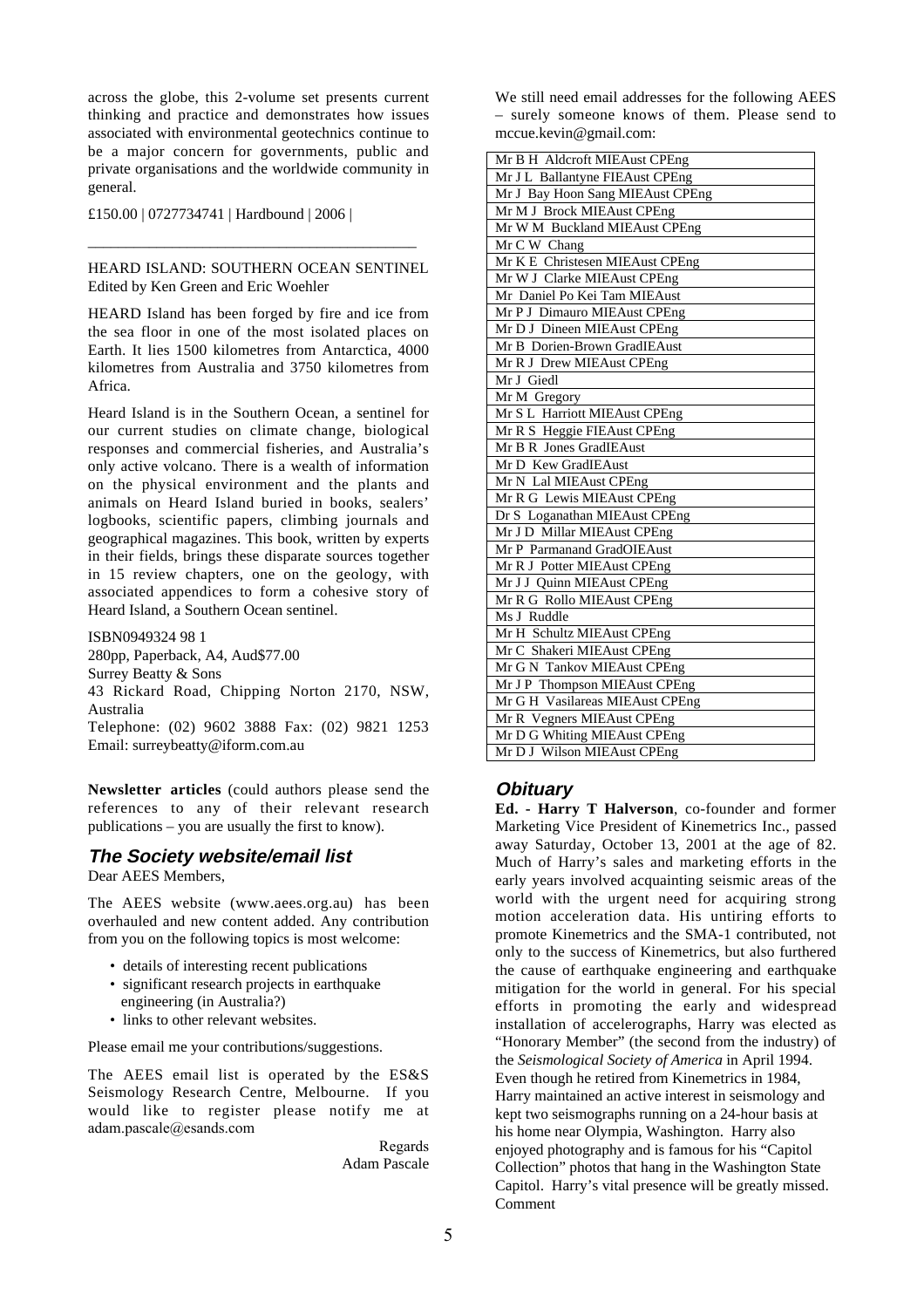# **Comment**

Oregon USA's Recipe for Mitigating Earthquakes Yumei Wang and William Burns

In Oregon, as in other places, many buildings were built before scientists had developed a basic understanding of the regional seismic hazards. Consequently, many critical facilities are dramatically under-designed by today's building standards with respect to earthquake hazards.

The Cascadia Subduction Zone Fault has had 18 prehistoric earthquakes, the evidence of which is buried in the geologic record. The inevitable future magnitude-9 Cascadia earthquake predicted by past activity and current geology would put thousands of lives at risk.

Oregon is not alone in this problem. Other states and many other countries face similar burdens related to entire communities built using poor seismic design and construction techniques, leaving a legacy of highly vulnerable buildings and infrastructure. Just look at the October 2006 magnitude 7.6 earthquake in Pakistan, which killed more than 80,000 people, largely due to under-designed infrastructure.

It does not have to be this way, however. Oregon's recent development of new earthquake safety policies, which include a long-term state-funded grant program to help rehabilitate high-risk public schools and emergency facilities, serves as a good case study for addressing seismic hazards on a community level. Although Oregon's recent success in public policies relates to earthquake safety, similar approaches could also address issues related to other natural hazards, such as hurricanes, extreme winter storms and landslides.

Roughly three-quarters of the state's public primary and secondary school buildings were constructed before the first statewide building code in 1974 and before scientific advancement in the field of paleoseismology helped establish even more modern building codes in 1993. In fact, roughly 1,600 school buildings are at risk, including several schools built in the late 1800s that are still in use. In the last few years, however, schools have received a boost through wellcoordinated legislation.

In 2001, current Oregon State Senate President Peter Courtney (D) championed the passage of state Senate bills that required that public schools (K-12, community colleges and university buildings with more than 250 occupants) meet life safety standards by 2022, and that emergency facilities (hospitals, fire, emergency operation centers and police stations) meet such standards by 2032.

In the 2002 election, voters easily passed ballot measures that changed the Oregon constitution, allowing for "state general obligation" (G.O.) bonds to pay for earthquake mitigation up to a value of onefifth of 1 percent of state assets. The bonds are slated

to help fund the design and rehabilitation of existing high-risk schools and emergency facilities.

Identifying the many at-risk buildings is not easily accomplished. Furthermore, strengthening the many high-risk buildings can be expensive, challenging engineering-wise, as well as controversial with respect to some community needs. With these issues in mind, Oregonians decided that a workable solution to mitigate the vulnerable buildings would need to last tens of years. The 2022 and 2032 timelines are considered to be a reasonable timeframe to accomplish the task of rehabilitating potentially hundreds of buildings.

Thus by 2002, scientists, policy-makers and Oregon residents had made great strides toward improving earthquake safety. Yet no plans were in place to meet the deadlines set forth in the statute.

In 2004, the Department of Geology and Mineral Industries, using funds from a Federal Emergency Management Agency grant, resurrected the momentum of the recently adopted earthquake safety policies. It convened stakeholders to form the G.O. Bond Task Force. The task force concluded that an overarching understanding of the extent of the problem was needed with respect to the safety of students and the vulnerability of emergency facilities that impact community preparedness.

The task force's plan includes completion of a "statewide needs assessment" by early 2007 for all kindergarten to high schools, community colleges, fire stations, police stations, emergency operation centers and acute-care hospitals. (University buildings were excluded because their needs assessment was previously completed.) It also includes formation of a temporary committee to establish a grant program to distribute earthquake rehabilitation grant funds using state G.O. bond money starting in early 2007. Eligible applicants will be based on the outcome of the statewide needs assessment. Finally, the plan calls for the state to issue G.O. bonds for local authorities and stakeholders to conduct seismic rehabilitation on stateapproved high-risk buildings.

Sen. Courtney considered the viewpoints of the G.O. Bond Task Force, stakeholders and citizens, and then crafted the groups' recommendations into four state Senate bills that passed into law in the 2005-2007 legislature. They will help ensure safer communities over the next several decades.

The laws are designed to form a state grant program to distribute about \$1.2 billion of G.O. bond funds for important pre-disaster mitigation activities as identified by the statewide needs assessment. The laws illustrate the state's commitment to helping protect vital community assets. This passage marks an important transition from planning to action, whereby distribution of grant funds for high-risk critical facilities is slated to begin in 2007 and last for decades.